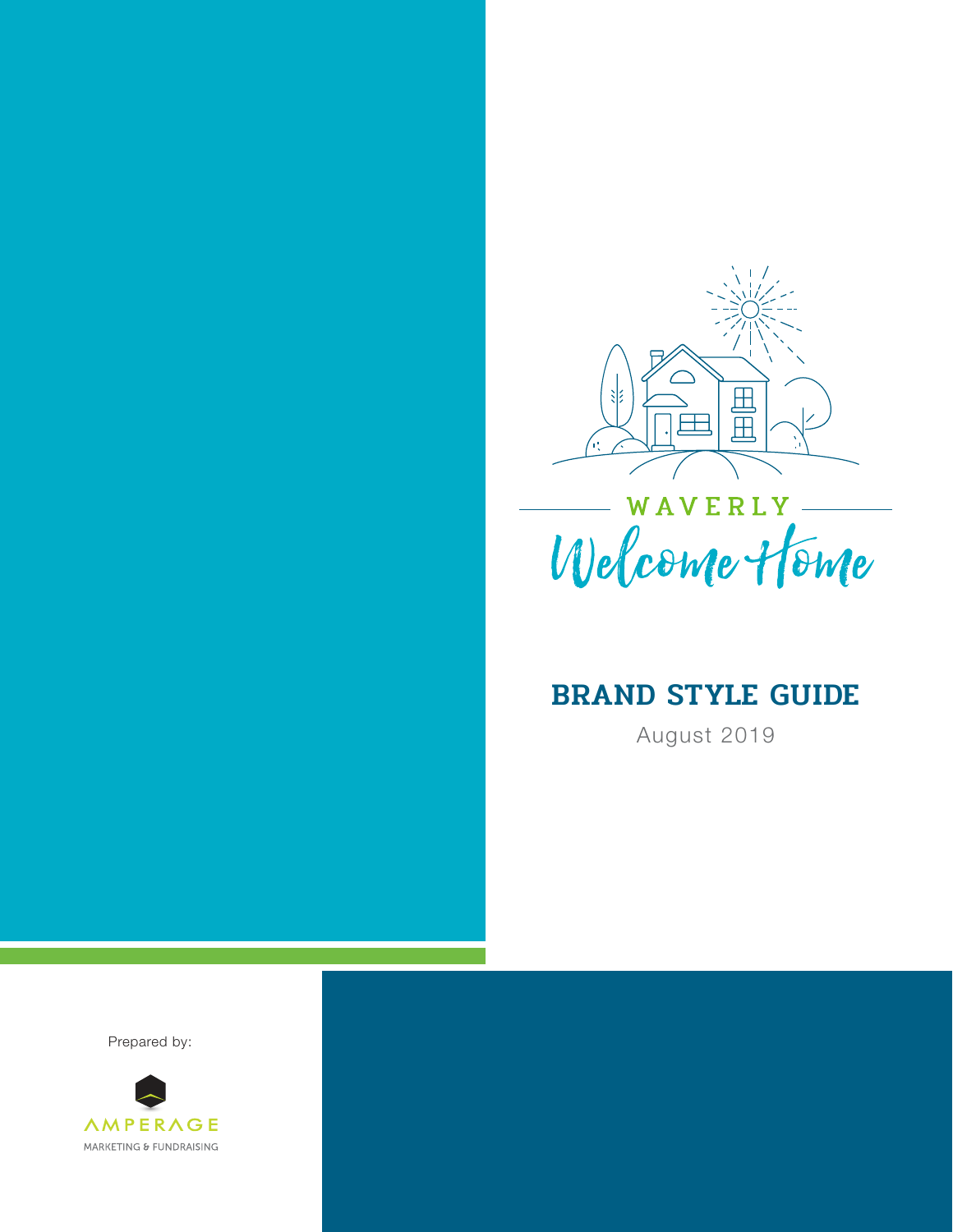### About this Guide

#### **CONSISTENCY**

How we communicate is as important as what we communicate. Consistent application of the logo, its colors, typography and supporting layout are vital to strengthening the Waverly Welcome Home brand identity. This style guide outlines the graphic standards that must be followed in order to achieve a unified and consistent visual identity program. Maintaining quality control and design consistency is critical to ensuring a strong brand and positive image.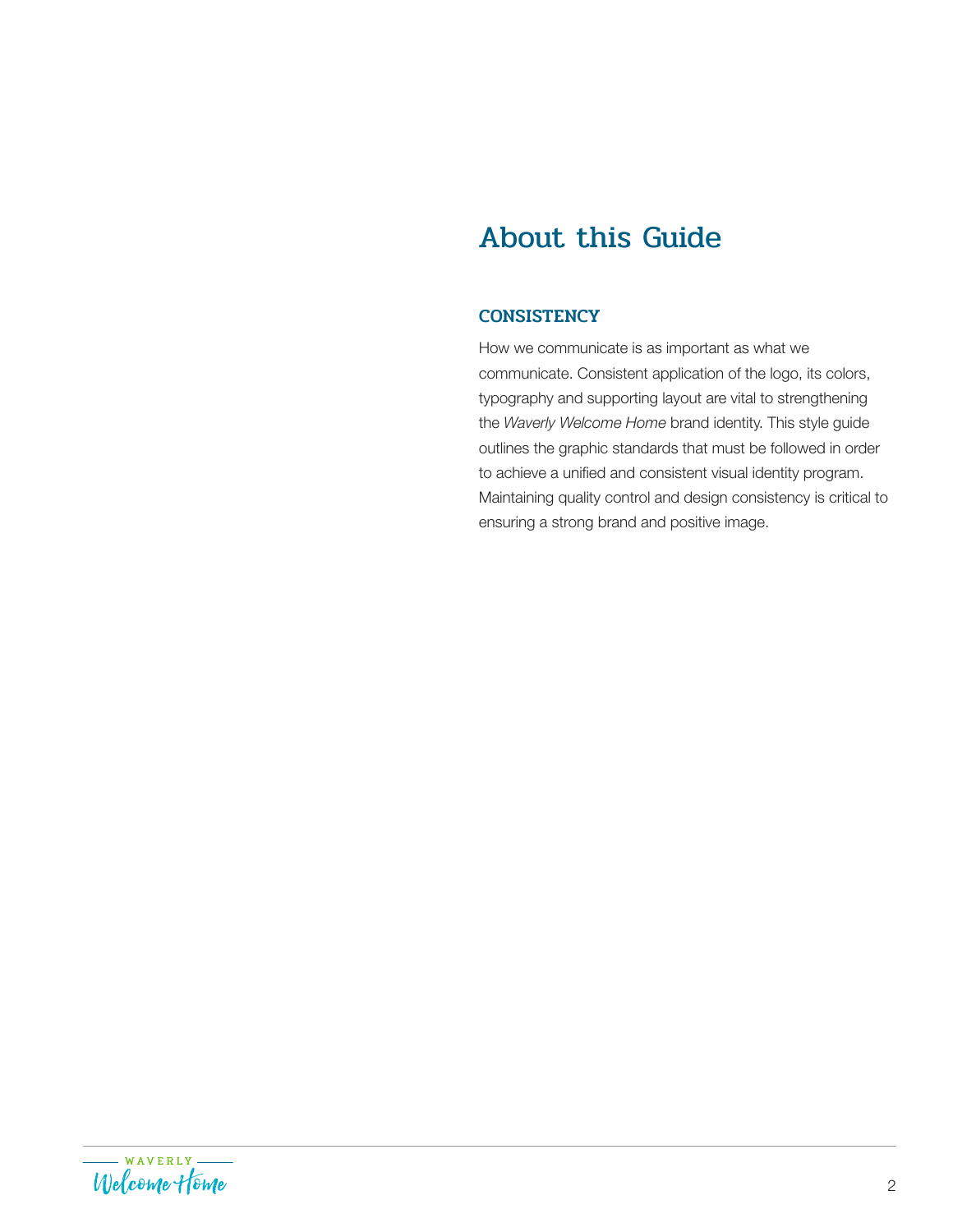

PRIMARY Logo – 1 color



PRIMARY Logo – Black



#### PRIMARY Logo – White



# Our Logo

Our logo is one of the most important tools we have to visually convey our brand name and identity. It should be used in all communications we produce. It is recommended that the full color primary logo be used for all communications; however, if circumstances require a single color, the blue one-color logo or the black logo is acceptable.

A white logo has been created for use over one of the solid colors described in this guide.

The logo's type may be used alone only if space is limited and it is not practical to include the home.

WAVERLY — Welcome Home

 $\overline{a}$ 

Use this logo only when space is limited

### Social Media Icon

To accommodate the requirements of social media sites, a special icon has been created. Use this icon consistently on all Waverly Welcome Home social sites.

Social media icon

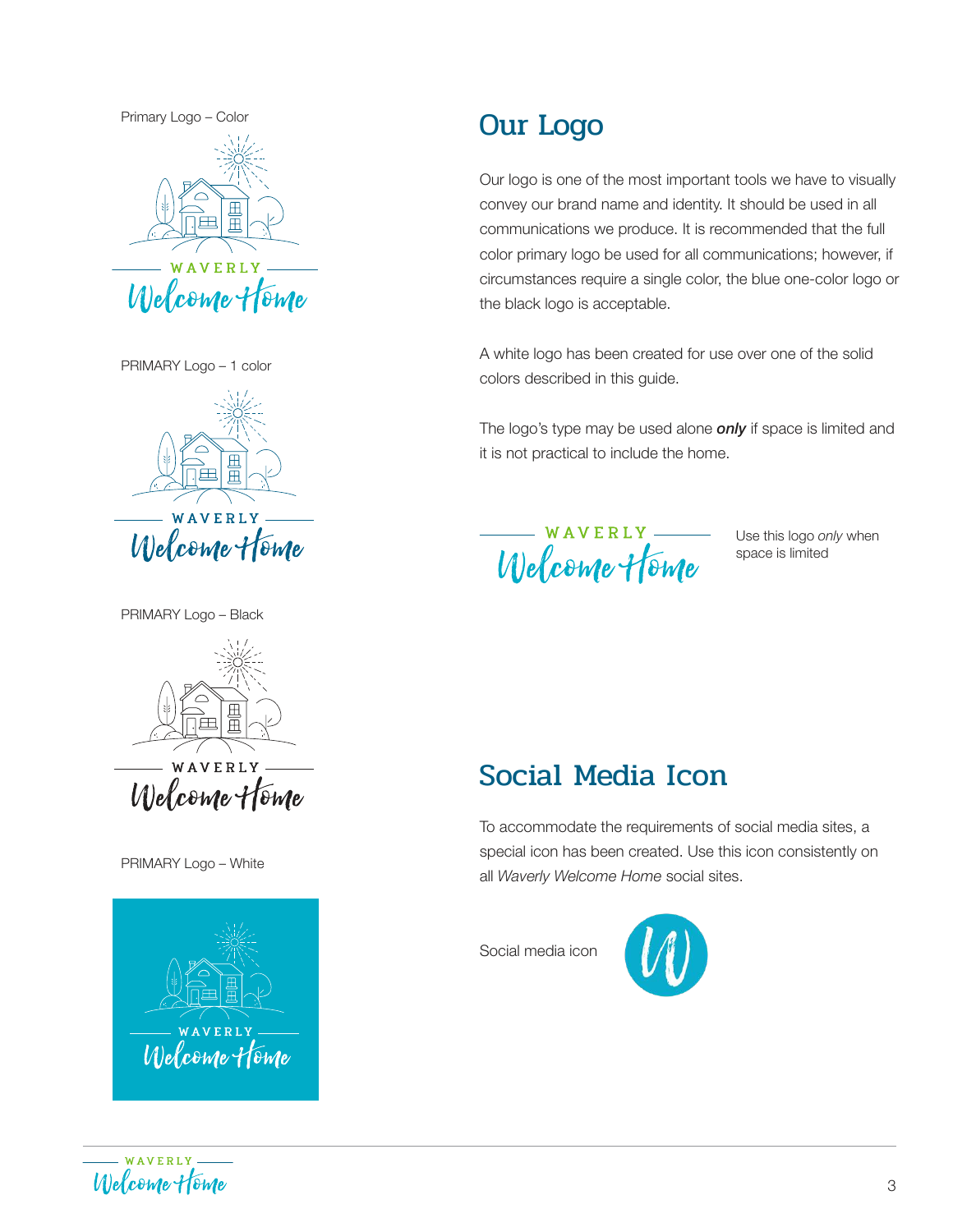### Correct Logo Usage

### MINIMUM SIZE

When sizing our logo in printed materials, a general rule is to be sure it isn't so small that it looks too weak or so large that it is too dominant — stealing visual power from the text or photos. The recommended minimum size of 1.3 inches is the smallest the logo should be reproduced.



#### CLEAR SPACE

To ensure that the logo is not compromised, an area of clear space has been established. No other text or logo is to appear within this area. The minimum area of clear space around the logo is equal to the height of left vertical stroke of the work "Home" as shown here.



#### WHICH FILE FORMAT DO I USE?

The Waverly Welcome Home logos are available in a number of file formats. For commercial printing, silkscreened items and signage, a vector-based file is usually preferred. Choose the Illustrator .eps format for this purpose. Logos in .jpg or .png format are preferred for PowerPoint, Word documents and for web applications.

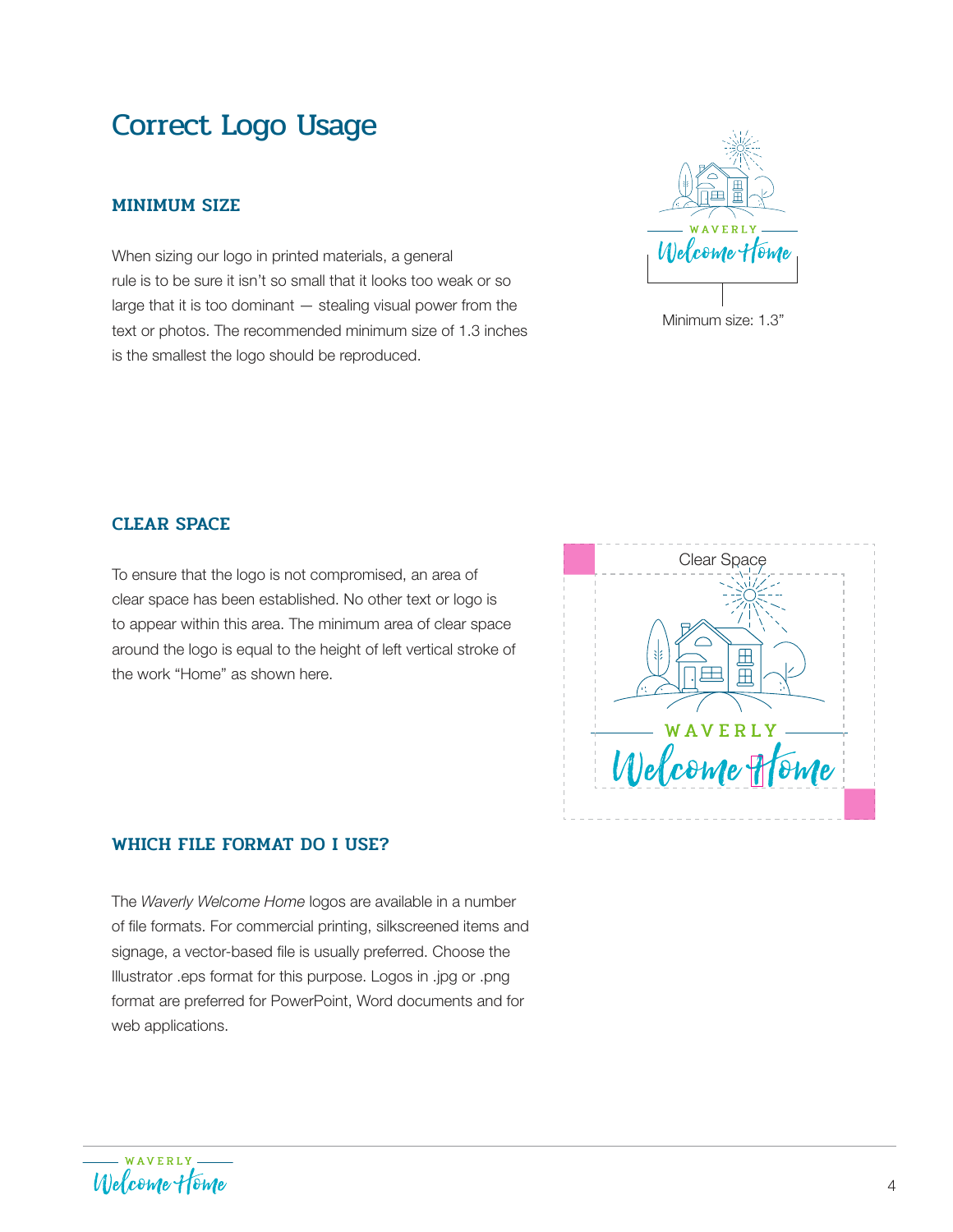



## Incorrect Logo Usage

- The logo should not be screened back.
- Logo colors must not be changed from the colors shown in this guide.
- The logo must never be stretched, squeezed or distorted in any way.
- The position of type in relation to the logo must not be altered.
- Avoid using backgrounds other than solid white or solid black (with reverse logo). Other colors, patterns or images can greatly reduce legibility.





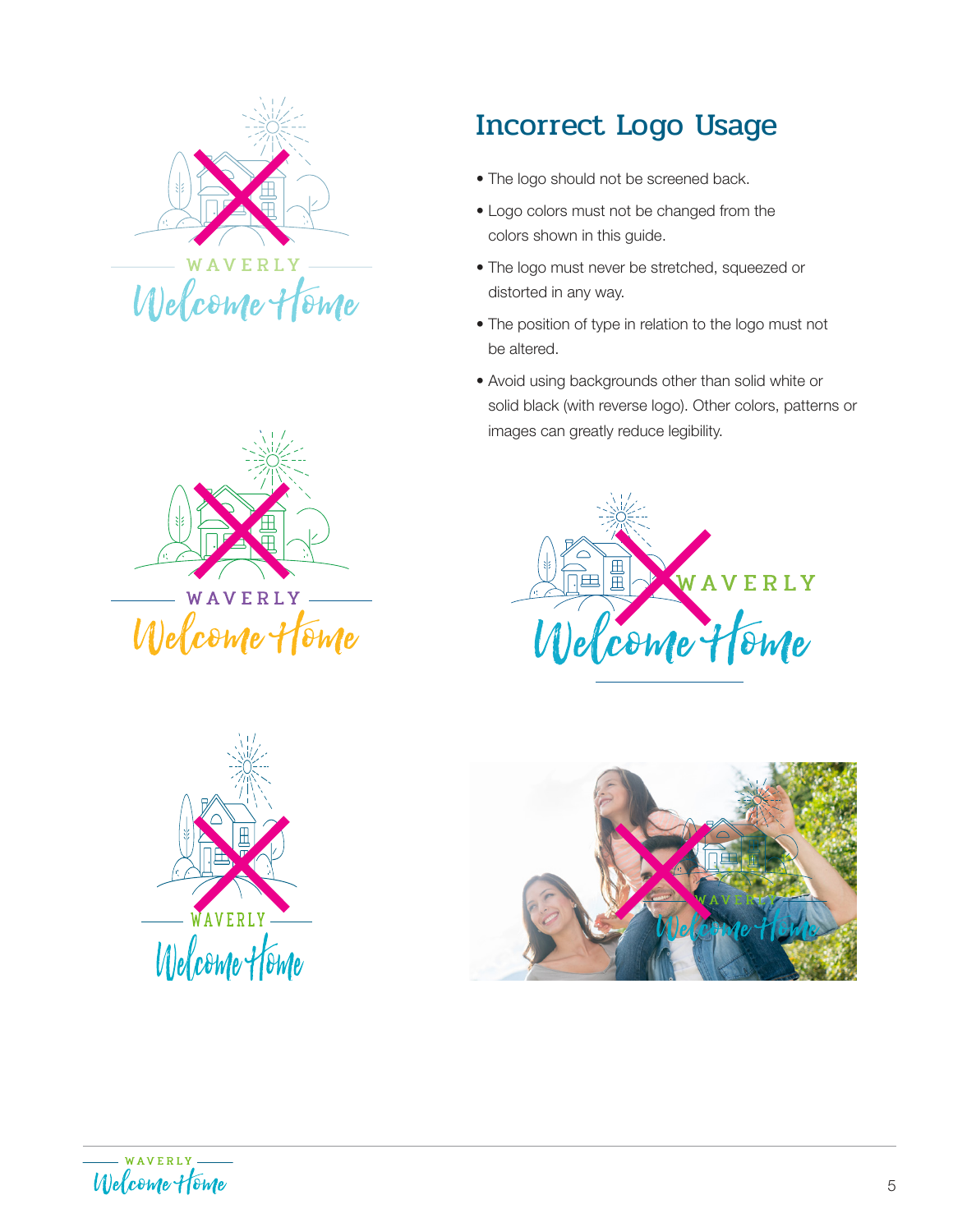## Typography

Pridi and Helvetica are considered the primary Waverly Welcome Home fonts. Using the approved fonts will bring a more uniform look to type as a brand element.

Pridi is recommended primarily for headlines and large subheads. It has a friendly, blocky look that projects the joyful, welcoming nature of the Waverly Welcome Home theme. It can be used alone for simple display ads and signs, or in combination with Helvetica to create a wide variety of designs while maintaining a consistent brand personality. The Pridi font family can be download at no cost from Fonts.Google.com

Helvetica is a professional, clean sans-serif typeface and is available on most operating systems. Helvetica Light and Regular are recommended for body copy. The bold weight is recommended for subheads and for special emphasis in long text. For unusual situations where Helvetica is not available, Arial is an acceptable replacement.

Body copy font FOR WEB ONLY is Roboto. This font is specially designed for the web applications. The font family can be download at no cost from Fonts.Google.com

#### RECOMMENDED FONTS

For Headlines and large subheads:

Pridi Regular Pridi Medium **Pridi SemiBold**

For Body Copy and Small Subheads: Helvetica Light Helvetica Regular **Helvetica Bold**

If Helvetica is not available, Arial is acceptable:

Arial Regular **Arial Bold**

Roboto Light *Roboto Light Italic*  Roboto Regular *Roboto Regular Italic* Roboto Medium Roboto Medium Italic

#### FOR VERY LIMITED USE

For special emphasis on a word or two in a large headline, Hello Sunshine Regular may be used as shown in the example below. It is available from FontSpring.com.



Hello Sunshine Regular